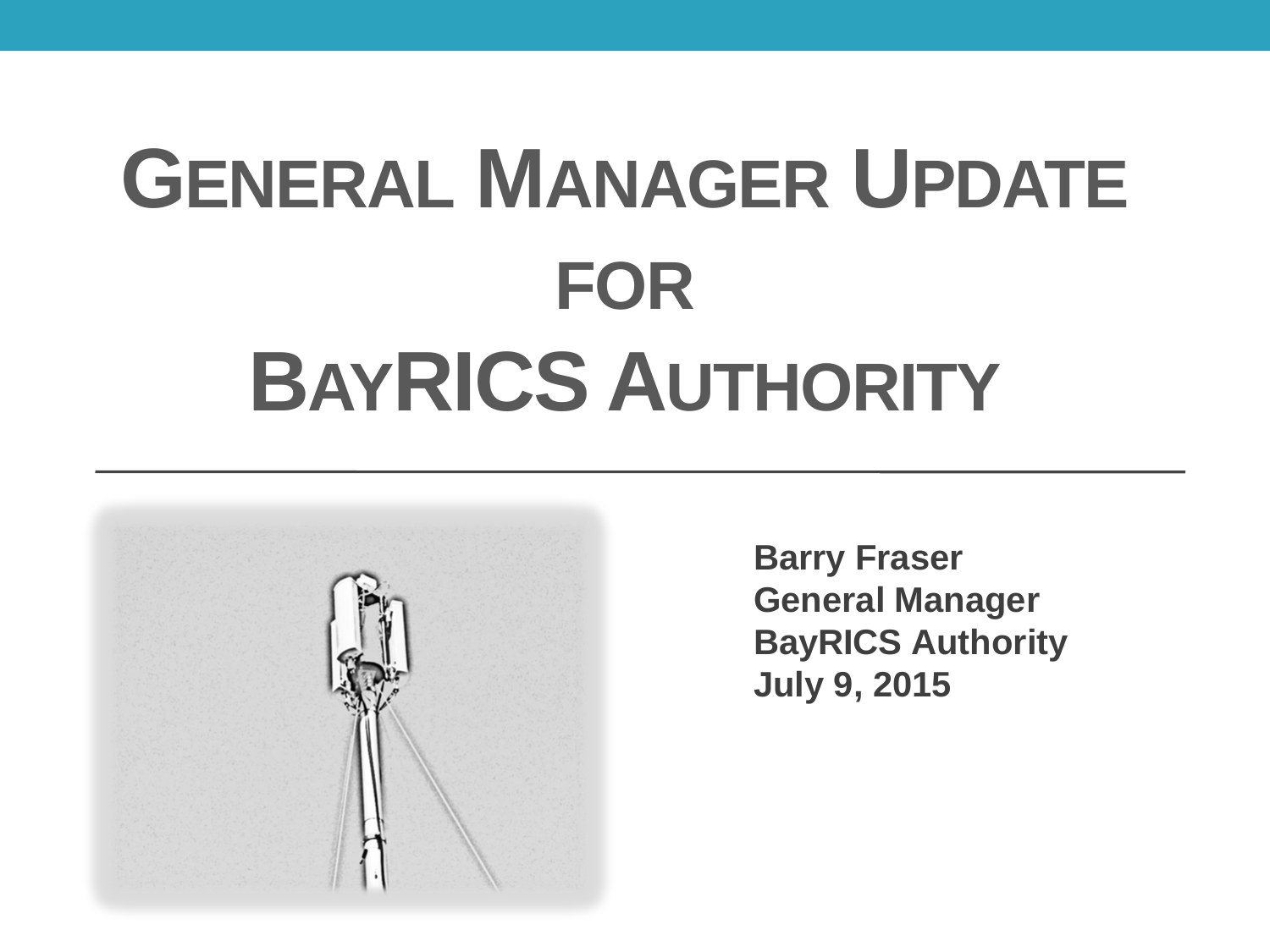## **FIRSTNET PROGRESS & TIMELINE**

- Public notices requesting comments on legal & acquisition issues
	- State "opt-out" process
	- Definition of "eligible user"
	- Special Notice and Draft Request for Proposals (RFP)
- State planning will run concurrently with RFP
	- Final RFP projected to be released by end of 2015
	- Final State plans delivered after RFP award (2017?)
- System construction could begin in 2018
	- 5-year phased buildout
	- "Substantially complete" by 2022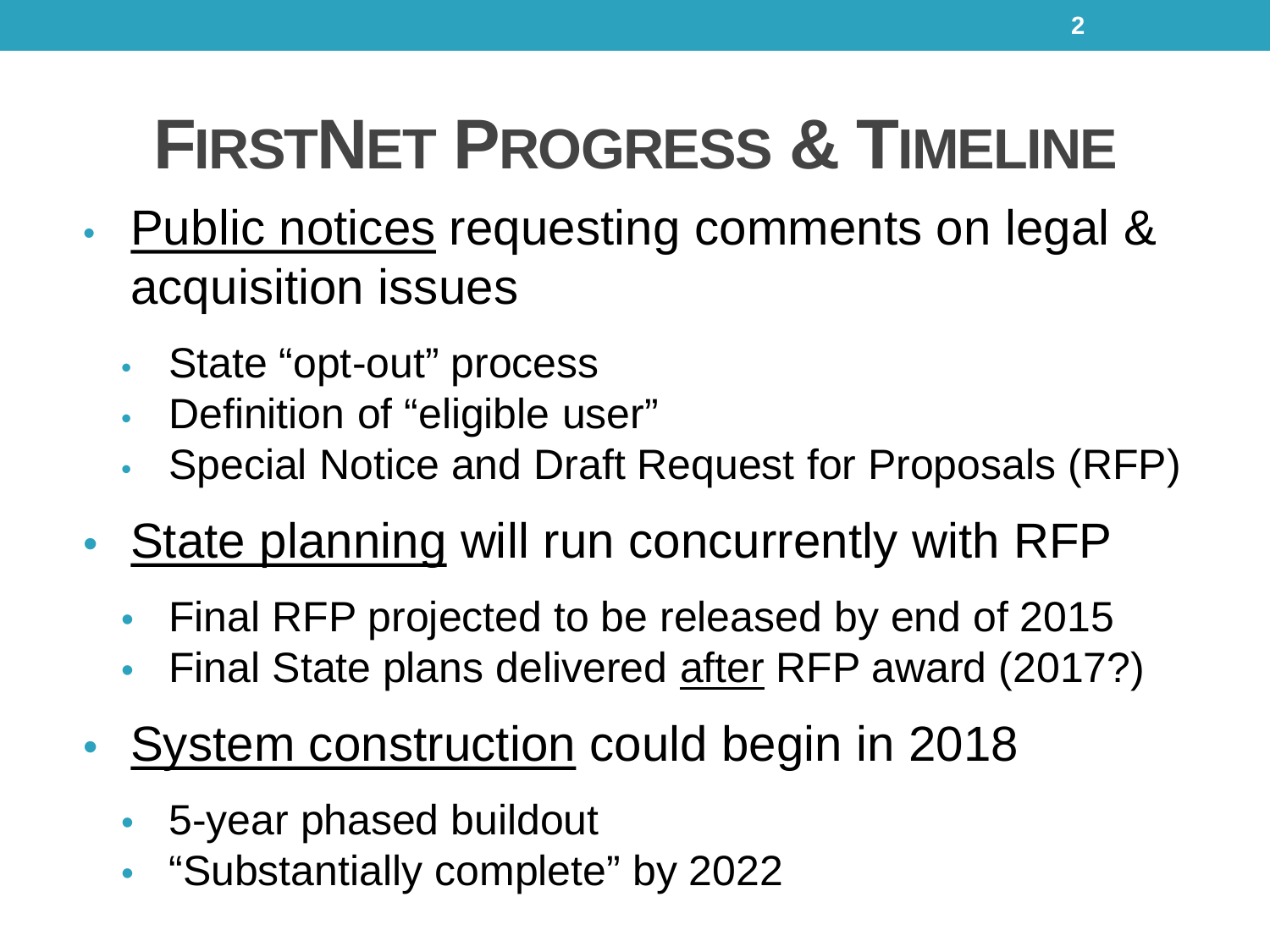### **FIRSTNET'S SPECIAL NOTICE & DRAFT "RFP"**

- Released on April 27, 2015
- Opportunity to provide feedback on proposed network acquisition strategy
- BayRICS TAC is reviewing the RFP Documents (300+ pages)
- Comments Due on July 27, 2015



• Will provide analysis to BayRICS members and feedback to FirstNet as appropriate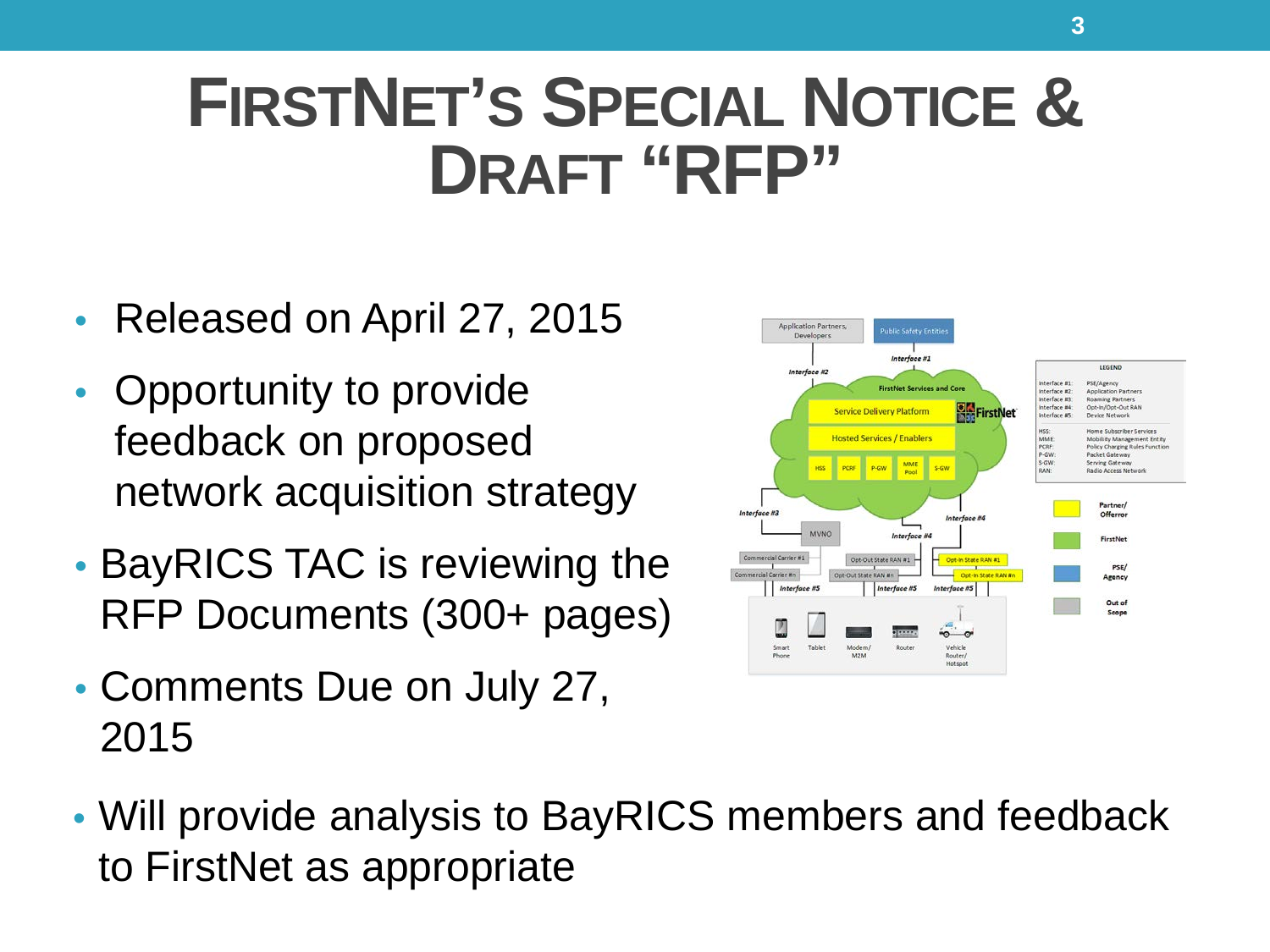## **FIRSTNET PUBLIC SAFETY ADVISORY COMMITTEE (PSAC)**

- 41-member advisory committee to FirstNet Board
- Current focus:
	- Priority, Preemption and Quality of Service (PQoS)
	- Public Safety Grade (PSG) Hardening
	- User Devices

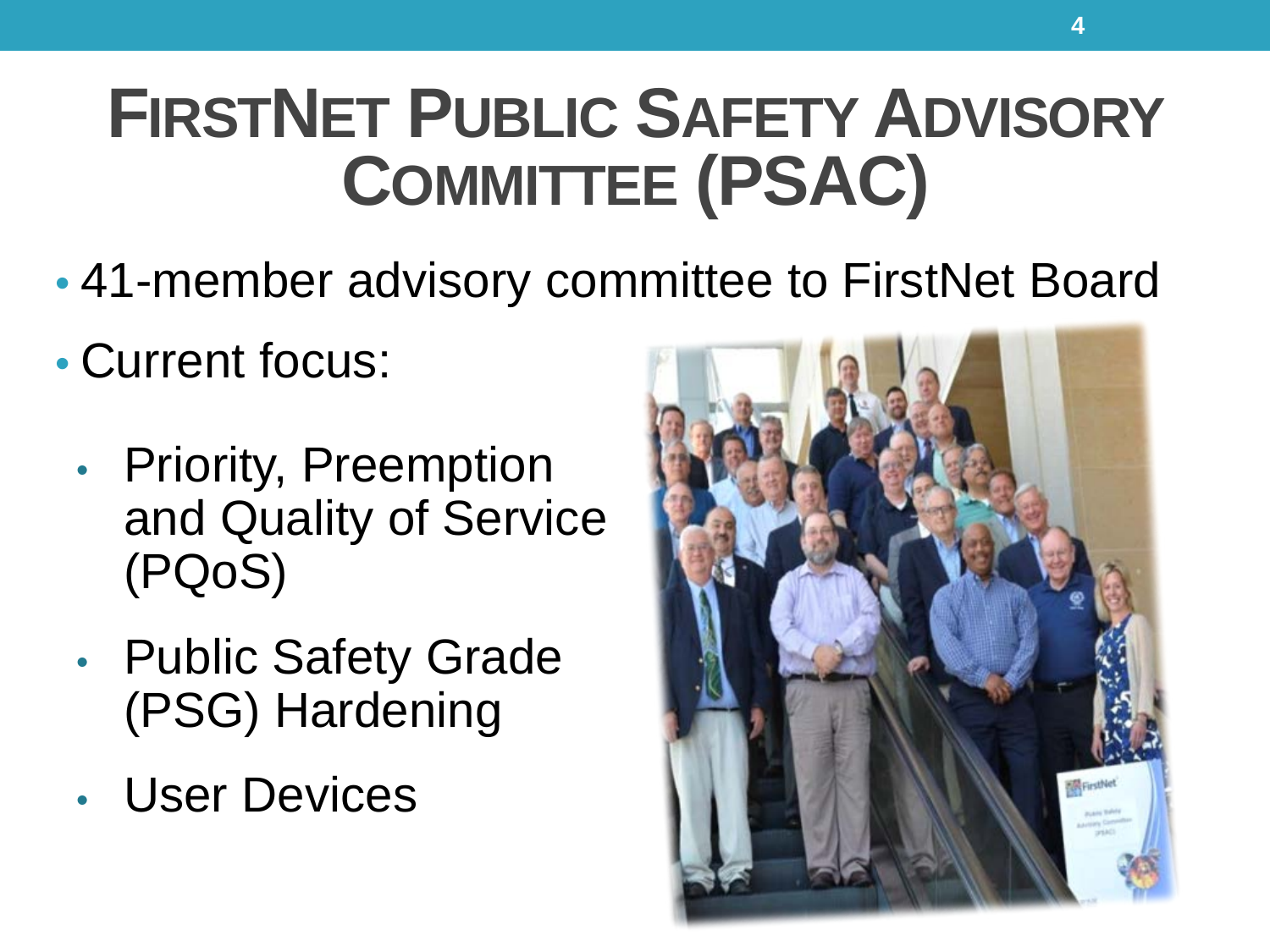## PSAC **Partnerships**



• National Public Safety Telecommunications Council (NPSTC) - PQoS & Local Control Working Groups – provide technical support and requirements to PSAC

•Public Safety Communications Research (PSCR) Labs – provide R&D and test network support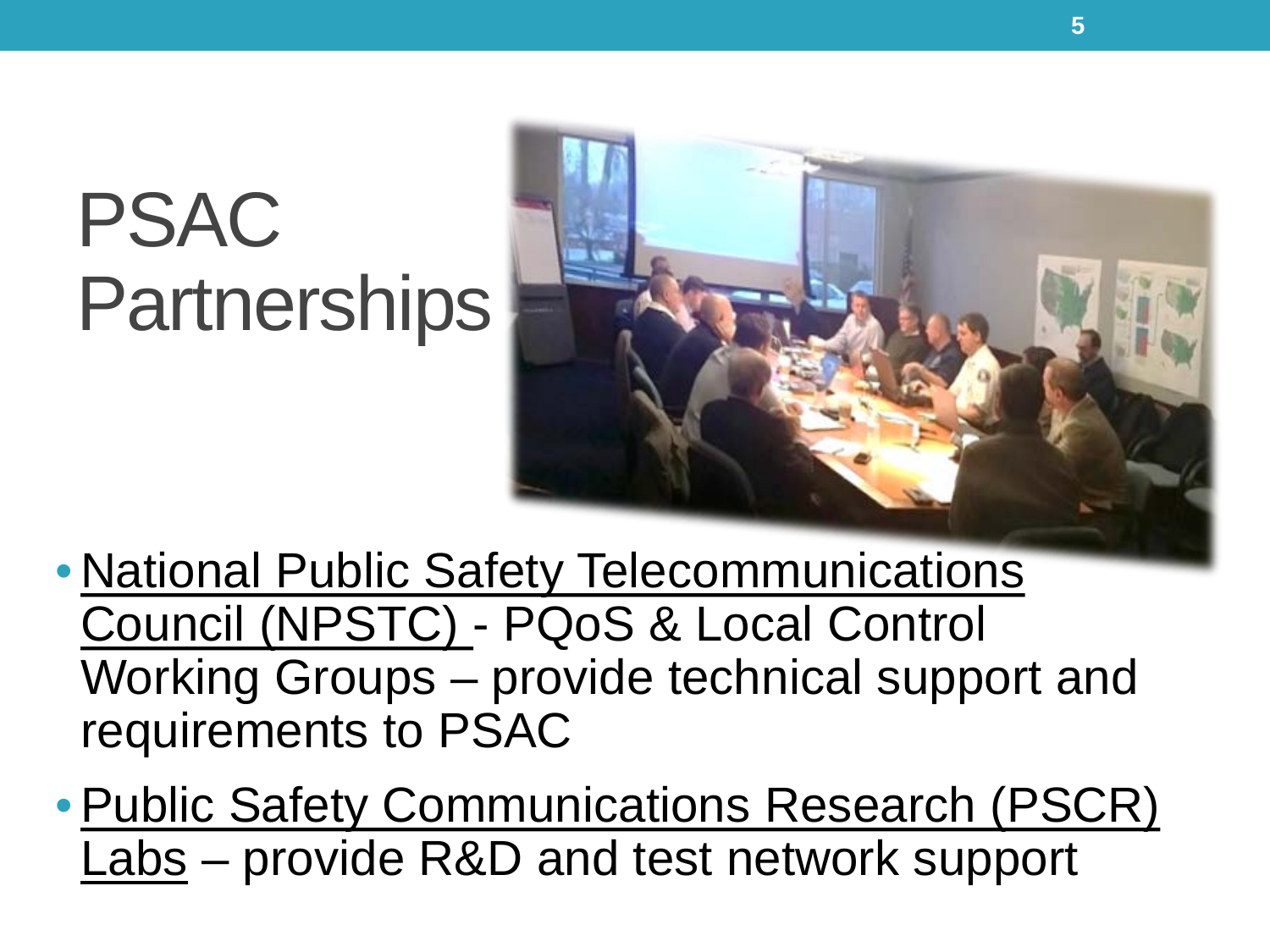## **CALIFORNIA FIRST RESPONDER NETWORK AUTHORITY (CALFRN)**

- Planning California's Initial Consultation Meetings with FirstNet: July 28-30, 2015 in Sacramento
- Proposed Topics/Panels:
	- How broadband will improve Public Safety response
	- Local, State, Federal partnerships (sharing one network)
	- Coverage challenges
	- Rural challenges
	- Security and information mgmt.
	- Data collection (coverage, infrastructure and users)
	- Tribal challenges

To attend: RSVP to [CalFRN@caloes.ca.gov](mailto:CalFRN@caloes.ca.gov) or 916-657-9466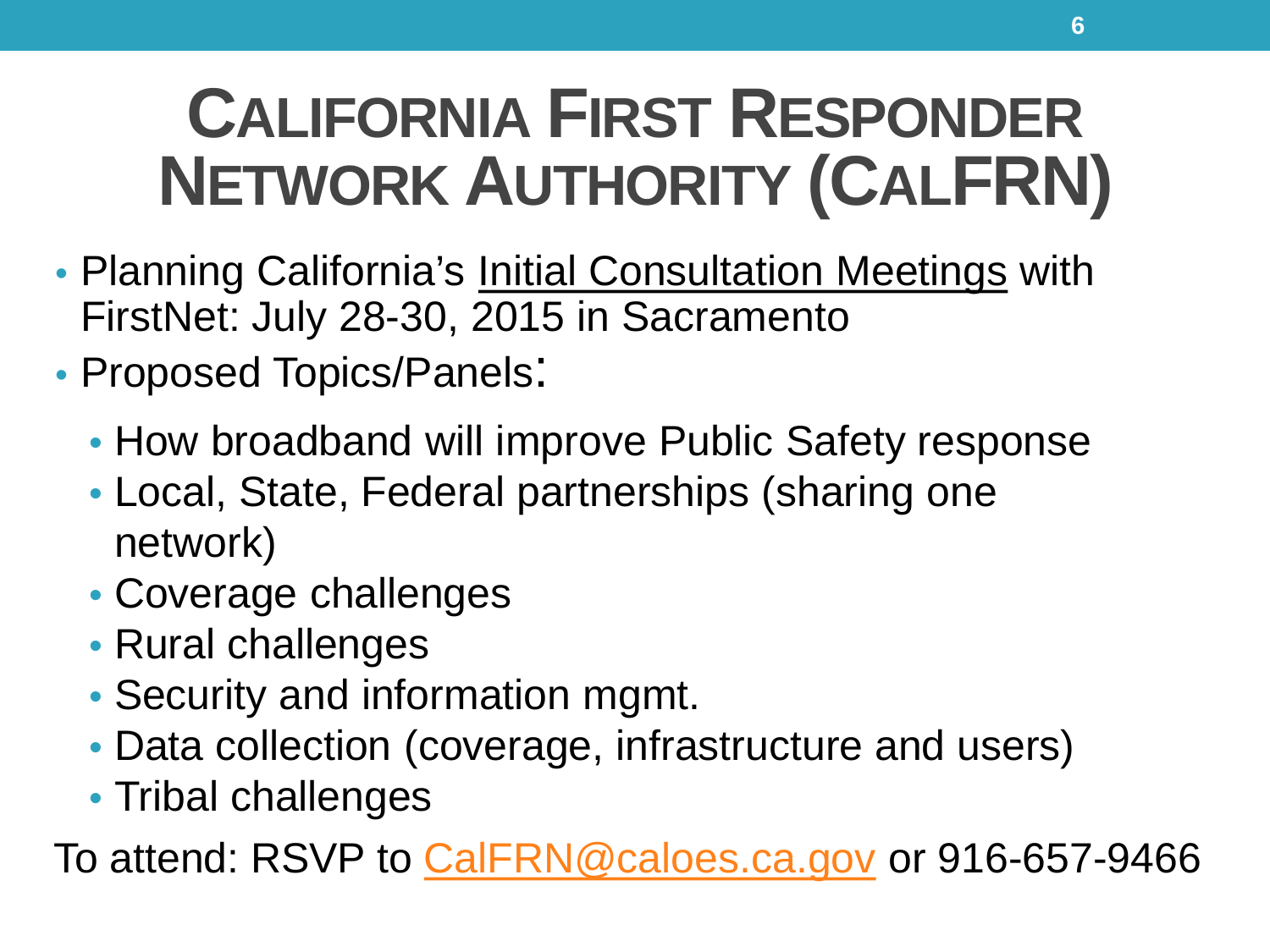### **BRIDGE THE VOICE-DATA COMMUNICATIONS GAP**

- **1. P25 System Operators Advisory Group** Share lessons learned & address interoperability issues Mutual aid exercise across multiple P25 systems
- **2. BayLoop Advisory Group**
	- System completion and utilization
	- Self-sustainability planning
- **3. BayRICS Pilots and Demonstration Projects**
- **4. Plan for Future Voice and Data Convergence**

 $\geq 8$ -10 year timeline, but this convergence has begun LTE 3GPP Release 13 – estimated release in 2016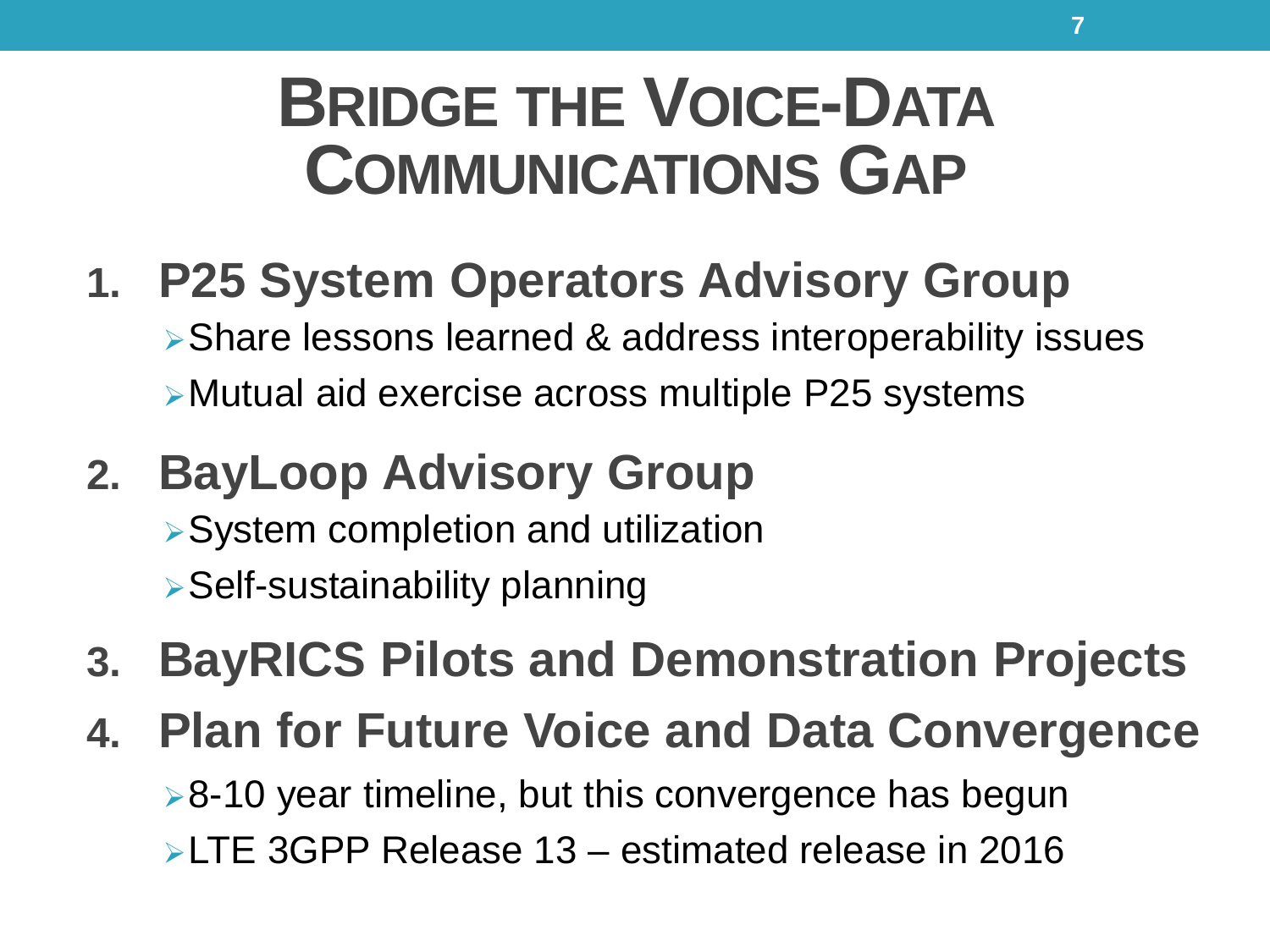### **COMMUNICATE THE VALUE OF INTEROPERABILITY**

- ▶ BayRICS Blog & Weekly Digest ◦ 29 Posts in 2nd Quarter
- Web Resources and Tools:
	- [www.BayRICS.net](http://www.bayrics.net/)
- ▶ Outreach:
	- NAPCO Keynote
	- PSCR Conference
	- PSG and PQoS (Chair) Work Groups